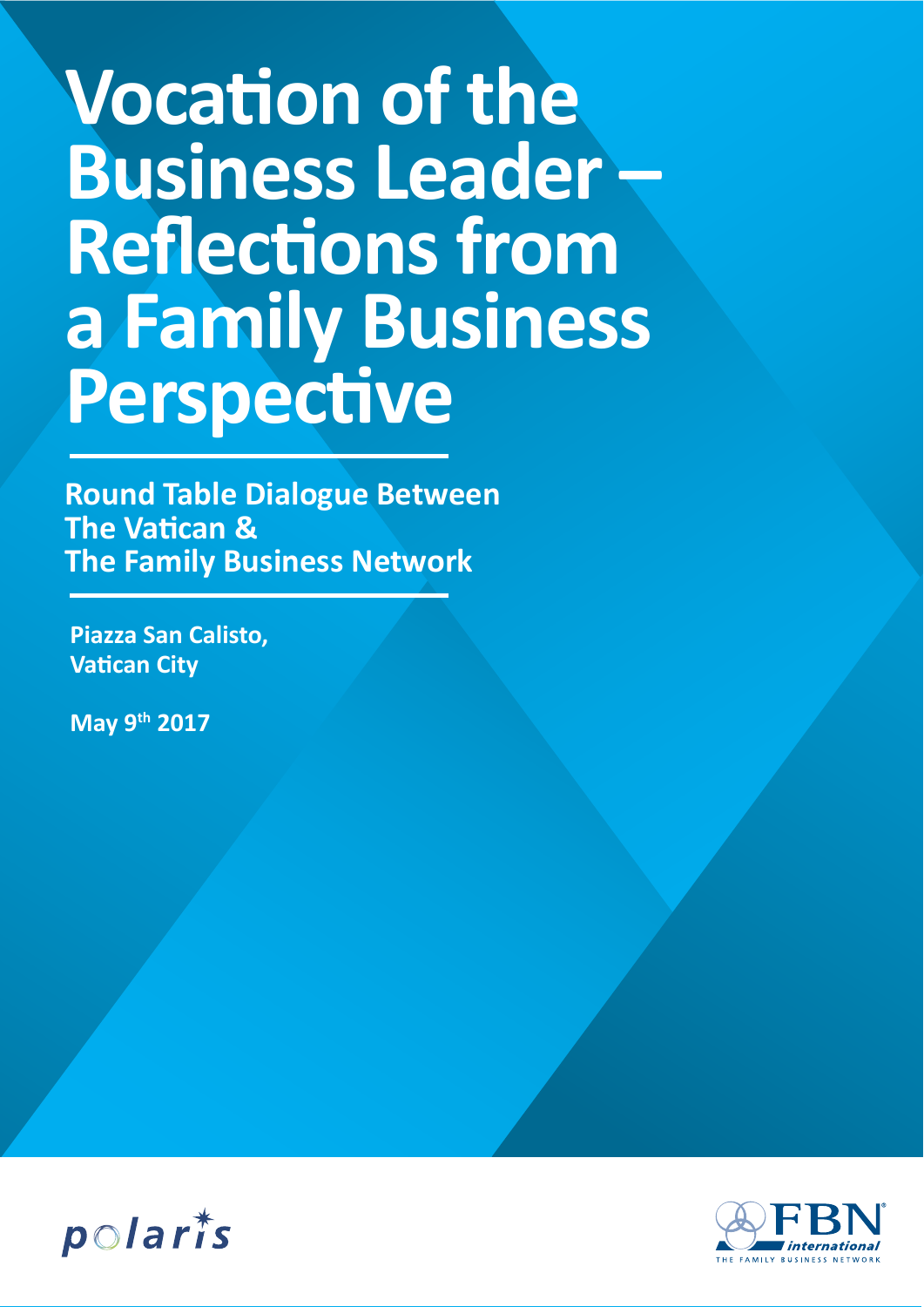# **Acknowledgements and Authors**

FBN is grateful to His Eminence Cardinal Turkson and H.E. Archbishop Tomasi and Mons. Carlos Simon Vazquez for their support and contribution to the Round Table dialogue and the development of this document *Vocation of the Business Leader – Reflections from a Family Business Perspective*.

FBN thanks the Dicastery Promoting Integral Human Development and the Dicastery for Laity, Family and Life for graciously hosting and organising the Round Table Dialogue.

**Members of the non-denominational FBN Thought and Religious Leaders Interest Group**



**Lead Author Caroline Seow Co-Authors Alexis du Roy Andrew Wates Gordian Gudenus Contributors Members of the FBN Thought and Religious Leaders Interest Group**



FBN acknowledges the support of the Family Business International Foundation (FBIF). FBIF supports research that underpins the sustainability of family businesses.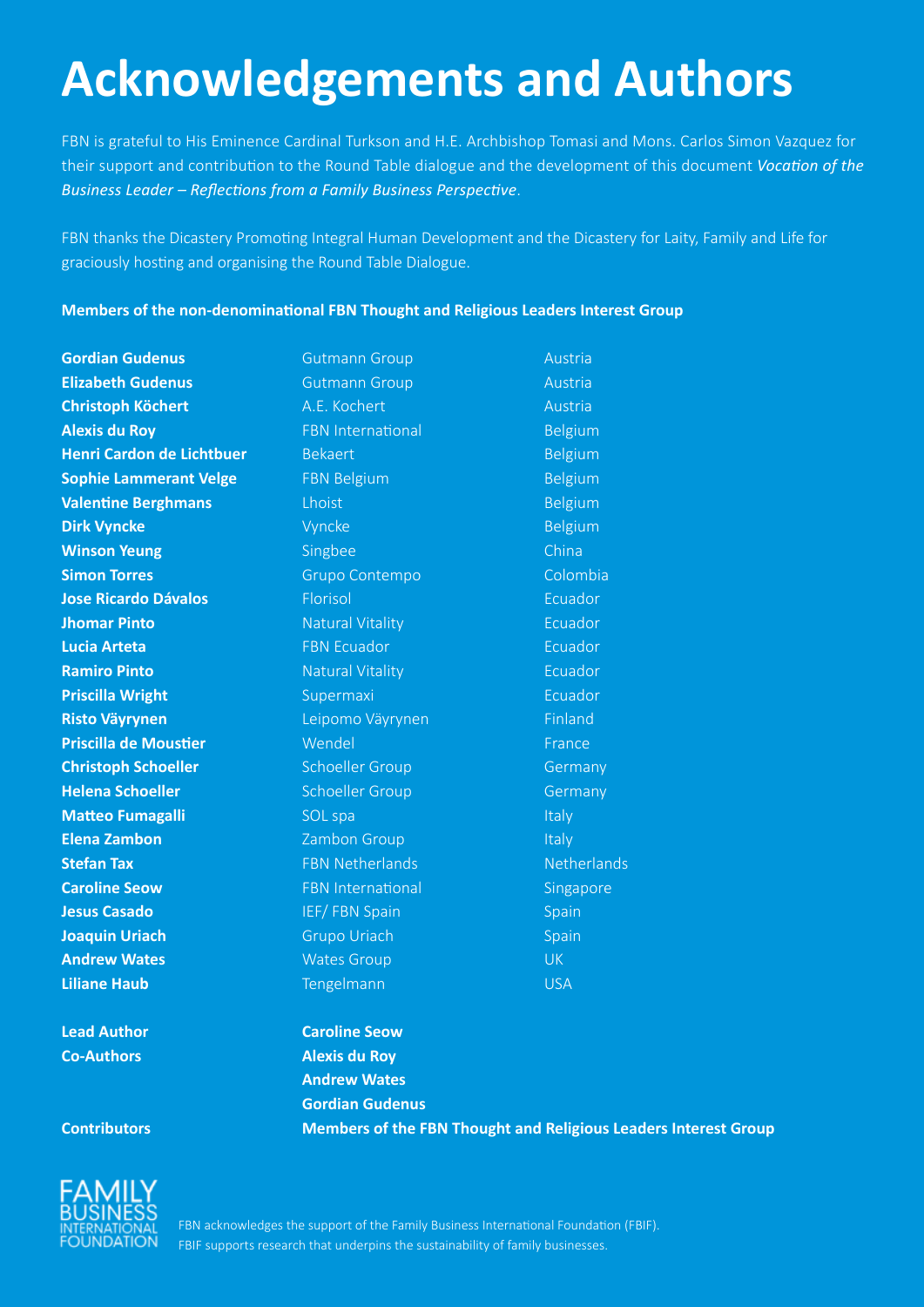# **Contents**

| Introduction 2008 and 2008 and 2008 and 2008 and 2008 and 2008 and 2008 and 2008 and 2008 and 2008 and 2008 and 2008 and 2008 and 2008 and 2008 and 2008 and 2008 and 2008 and 2008 and 2008 and 2008 and 2008 and 2008 and 20 |    |
|--------------------------------------------------------------------------------------------------------------------------------------------------------------------------------------------------------------------------------|----|
| <b>Context</b>                                                                                                                                                                                                                 |    |
| The Economic Relevance of Family Businesses                                                                                                                                                                                    |    |
| The Realities of Family Businesses                                                                                                                                                                                             |    |
| Values – The Spirit of Business Families <b>Manual Accord 2018</b> 5                                                                                                                                                           |    |
| <b>Missionaries versus Mercenaries</b>                                                                                                                                                                                         |    |
|                                                                                                                                                                                                                                |    |
| Aligning Ethics with Entrepreneurship                                                                                                                                                                                          |    |
| Legacy – The Vision for Family Businesses <b>Manual Exercise Act and Sepacy</b> – The Vision for Family Businesses <b>Manual</b> 2004                                                                                          |    |
| Responsible Stewardship                                                                                                                                                                                                        |    |
| Family and Business – A Synergy for Long-term Success                                                                                                                                                                          |    |
| Focus on the Next Generation                                                                                                                                                                                                   |    |
| A Collective Voice                                                                                                                                                                                                             |    |
|                                                                                                                                                                                                                                | 10 |
|                                                                                                                                                                                                                                |    |

# **Figures**

# **Tables**

| Table 2 Synergising the Family and Business for Long-Term Success  11 |  |
|-----------------------------------------------------------------------|--|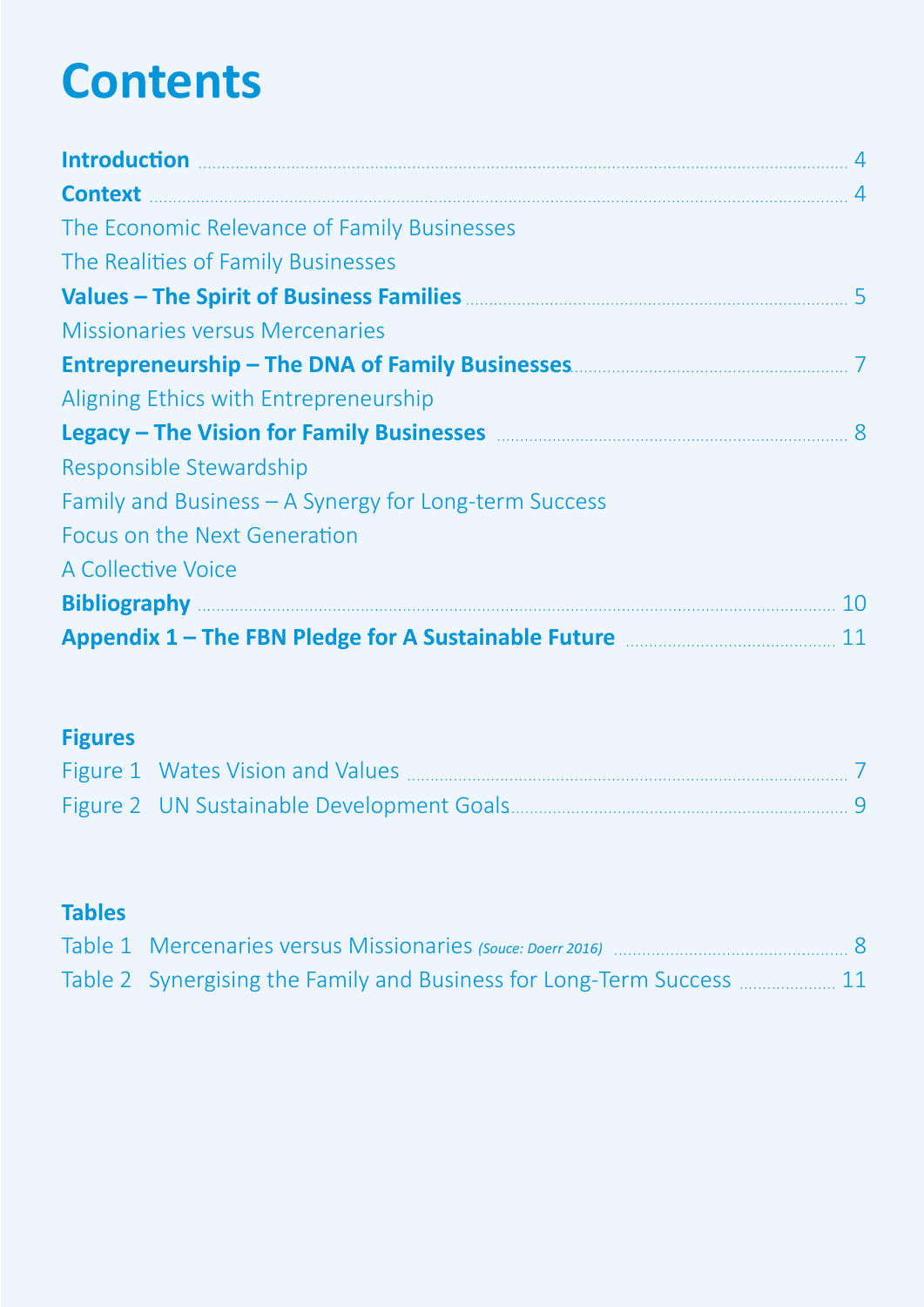

# **Vocation of the Business Leader – Reflections from a Family Business Perspective**

**Round Table Dialogue between The Vatican Dicastery Promoting Integral Human Development, The Vatican Dicastery for Laity, Family and Life & The Family Business Network**

**May 9th, 2017**

## **Introduction**

The document *Vocation of the business leader – a vademecum* for businessmen and women – is intended as an education aid for people from a wide range of business institutions including multinationals, family businesses and co-operatives. It calls on business leaders to embrace credos of human dignity and the common good and to be agents of economic and social inclusion (Vatican 2014).

The document outlines a set of practical principles to guide business leaders in:

- meeting the needs of the world with goods that are truly good and truly serve without forgetting, in a spirit of solidarity, the needs of the poor and the vulnerable;
- organising work within enterprises in ways that respect human dignity (the principle of subsidiarity), which fosters a spirit of initiative and increases the competence of employees; and
- creating sustainable wealth and distributing it justly among the various stakeholders.

As *Vocation of the Business Leader* posits, the manifold pressures that business leaders face may 'seduce them into believing (falsely) that their professional lives are incompatible with their spiritual lives'. To live out their vocation as faithful stewards of this calling, business people are urged to eschew *a divided life* as this split in faith and daily business practice leads to 'imbalances and misplaced devotion to worldly success'. Rather, business leaders are called to embark on the alternative path of 'servant leadership' and be formed in a culture that shows the possibilities and promise of the good that each one of us can and ought to do. *Vocation of the Business Leader (VBL)* concludes that the 'Family, Church and school' are critical institutions in this formation.

Family businesses are an integral part of the world economy and the family is the nexus of a family business. Within this context, this document *Reflections from a Family Business Perspective* explores the relevance, role and promise of business families in contributing to the formation of a business leader as faithful steward and family businesses as effective agents of social and economic inclusion.

### **Context**

#### **The Economic Relevance of Family Businesses**

Business can be a force for good, creating employment and investing in development. One testament is China where economic liberalism and growth reduced extreme poverty from 60% in 1990 to 12% in 2010 (UN 2013). Peter Bakker, WBCSD President, asserts that the 'the corporate sector offers the best opportunity for saving the world' (Confino 2012). Recognising this potential, the UN actively engaged the business community in developing the 17 Sustainable Development Goals (Figure 1).

Worldwide, family businesses account for two-thirds of businesses, employ 60% of the work force and contribute over 70% to global GDP (FFI 2012).

Chancellor Angela Merkel declared family businesses "the backbone of the German economy" (Bundeskanzlerin 2014). With 95% of German companies family run and 60% of jobs provided by family firms, the Chancellor stated that 'Family businesses have a quantitative and qualitative relevance'.

The influence of family firms is also significant in emerging markets. In Latin American and Asia they account for 60% of private firms with revenues of \$1 billion or more (Mckinsey, 2014). As brisk growth propels emerging regions and their family-owned businesses forward, it is projected that by 2025, family firms will account for nearly 40% of the world's large enterprises, up from 15% in 2010.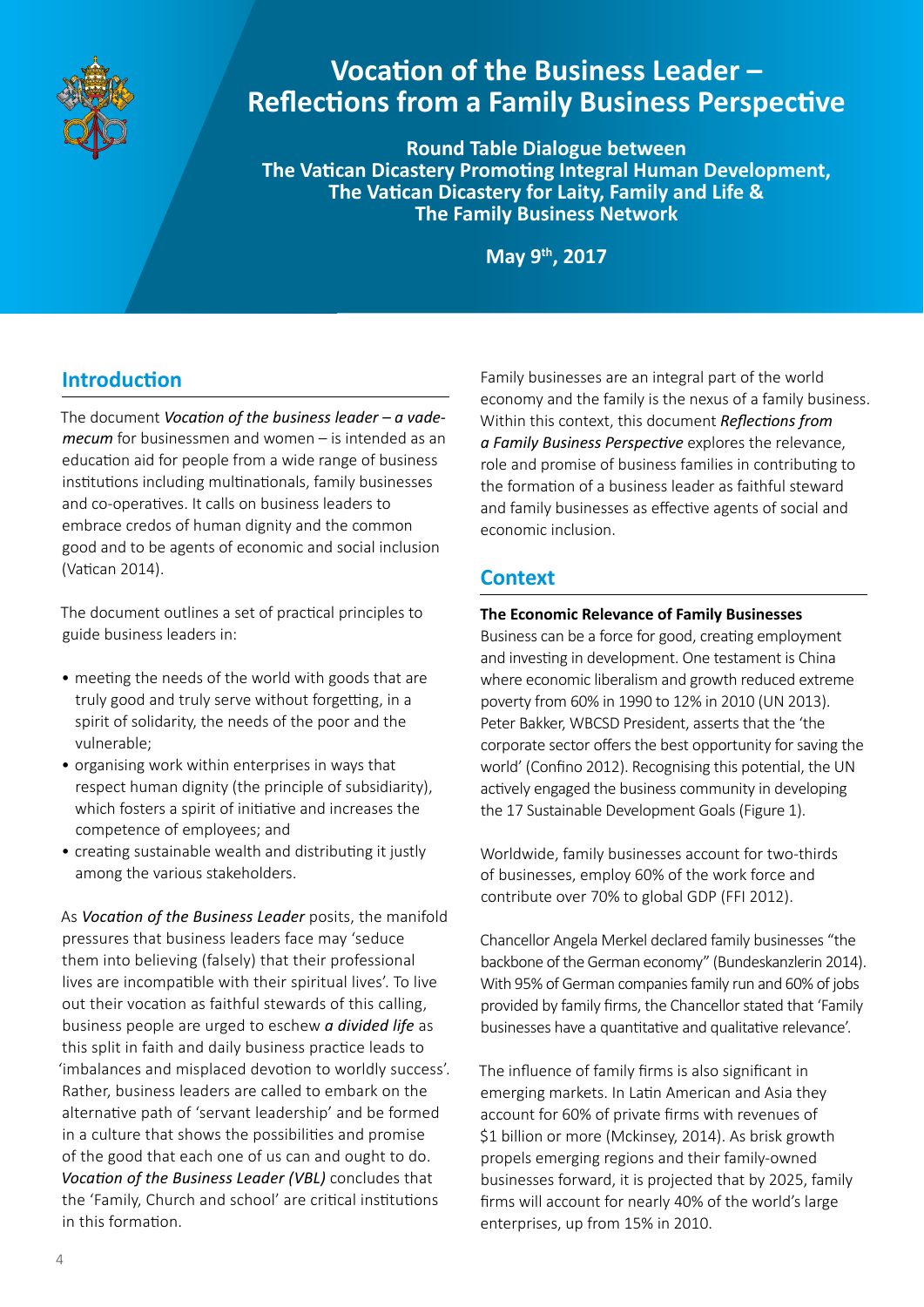



*Figure 1: UN Sustainable Development Goals*

Given this predominance, family firms have the potential to lead responsible capitalism by educating employees, encouraging responsible consumerism and engaging suppliers in ethical practices.

Although a microcosm of the family business universe, the Family Business Network (FBN 2017) with over 10,000 members from 65 countries, is the most expansive network of family businesses and uniquely positioned to bring this agenda to life. As a trust based organisation that facilitates peer learning, it can support members to create meaningful growth in their companies that enables positive change beyond its network.

Narratives and examples used in this document are drawn from interviews with FBN members and case studies developed for the FBN Polaris Publications (2015 – 2016).

#### **The Realities of Family Businesses**

In recent decades, an increasing number of family firms have strived to shake off the old adage of 'shirtsleeves to shirtsleeves in three generations' and reverse negative practices and perceptions of nepotism and unprofessionalism that have hindered its flourishing. Enabling this learning are business schools such as IMD, INSEAD, IESE and Harvard and organisations like FBN who provide peer learning platforms with thought and practice leaders. This concerted focus has resulted in family business governance, entrepreneurship and philanthropy being developed as rigorous and professional educational fields with increasing numbers of universities, financial institutions and networks focused on the potential and promise of family businesses.



'Family firms are those in which multiple members of the same family are involved as major owners or managers, either contemporaneously or over time.' **(Miller et al. 2007)**

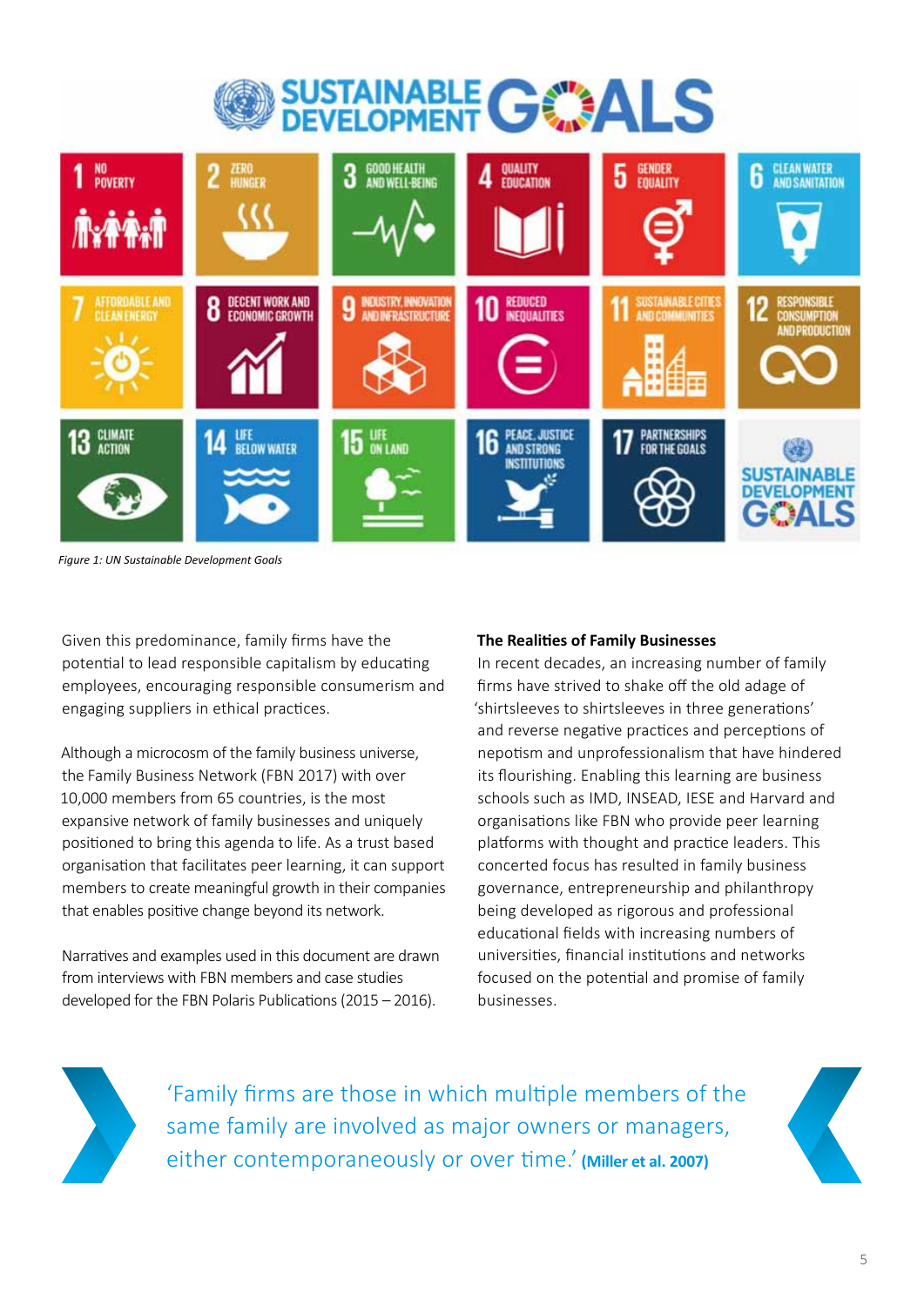Families are not perfect and history has presented us with anecdotes of both good and bad family business practices. Indeed, despite playing a large part in the world economy, the contributions of family enterprises are often short-lived; only three in ten family businesses survive into the second generation and a mere one in ten into the third.

While we seek to avoid the mistakes from the more transient enterprises, we can learn from family businesses that have successfully transitioned across generations. From the shared learning and experiences in FBN, where significant number of members are beyond the third generation, we discern in these business leaders the alignment of values and practices. Drawing from deep-seated family values that have transcended generations, these purpose-driven business leaders manifest the practice of 'ethical social principles' whilst 'conducting the normal rhythms of the business world' (VBL No 14).

Recognising this specificity, this paper attempts to explore the potential of long term oriented family businesses along the following dimensions:

- Values The Spirit of Business Families
- Entrepreneurship The DNA of Family Business
- Positive Legacy The Vision of Family Businesses

## **Values – The Spirit of Business Families**

For family businesses that have transitioned successfully across generations, values are the connective tissue – defining purpose, strengthening operations and building bonds.

One example is Brazil based Algar, an 88-year family enterprise. From the business' earliest days, the founder Alexandrine Garcia declared that 'we work to serve the community' and ensured that the surrounding community grew alongside the business through the provision of education and cultural development.

Starting in 1926, Forbes Marshall in India has a long history of serving the communities it operates in; playing the role of a catalyst to enable successful social change. The family business delivers quality medical aid to the masses, takes healthcare to the communities and focuses on empowering women through a wide range of skills training programmes. Its focus on people development has also earned it the award *11th best place to work in all of Asia, 2016* by the Great Place to Work initiative.

Winner of the Queen's Award for Enterprise Sustainable Development, Wates Group in the UK is a 120-year enterprise that believes that business can be a powerful force for good and champions people development, community engagement and environmental stewardship (Figure 2).

Family businesses like Algar, Forbes Marshall and Wates embody characteristics of *servant leaders* and *responsible stewards*, enabling people in their organisations and communities to grow, prosper and flourish.

| 'MERCENARIES'               | 'MISSIONARIES'                                 |
|-----------------------------|------------------------------------------------|
| Paranoia                    | Passion                                        |
| Opportunistic               | Strategic                                      |
| The Deal                    | The Partnership                                |
| Sprint                      | Marathon                                       |
| Aristocracy of Founders     | Meritocracy valuing the best ideas and talents |
| Obsess on Competitors       | <b>Obsess on Customers</b>                     |
| <b>Financial Statements</b> | Value Statements                               |
| Loners - you're on your own | Mentors - coaches of teams                     |
| Entitlement                 | Contribution                                   |
| <b>Success</b>              | Success & Significance                         |

*Table 1: Mercenaries versus Missionaries Source: John Doerr, Stanford Business School April 2016*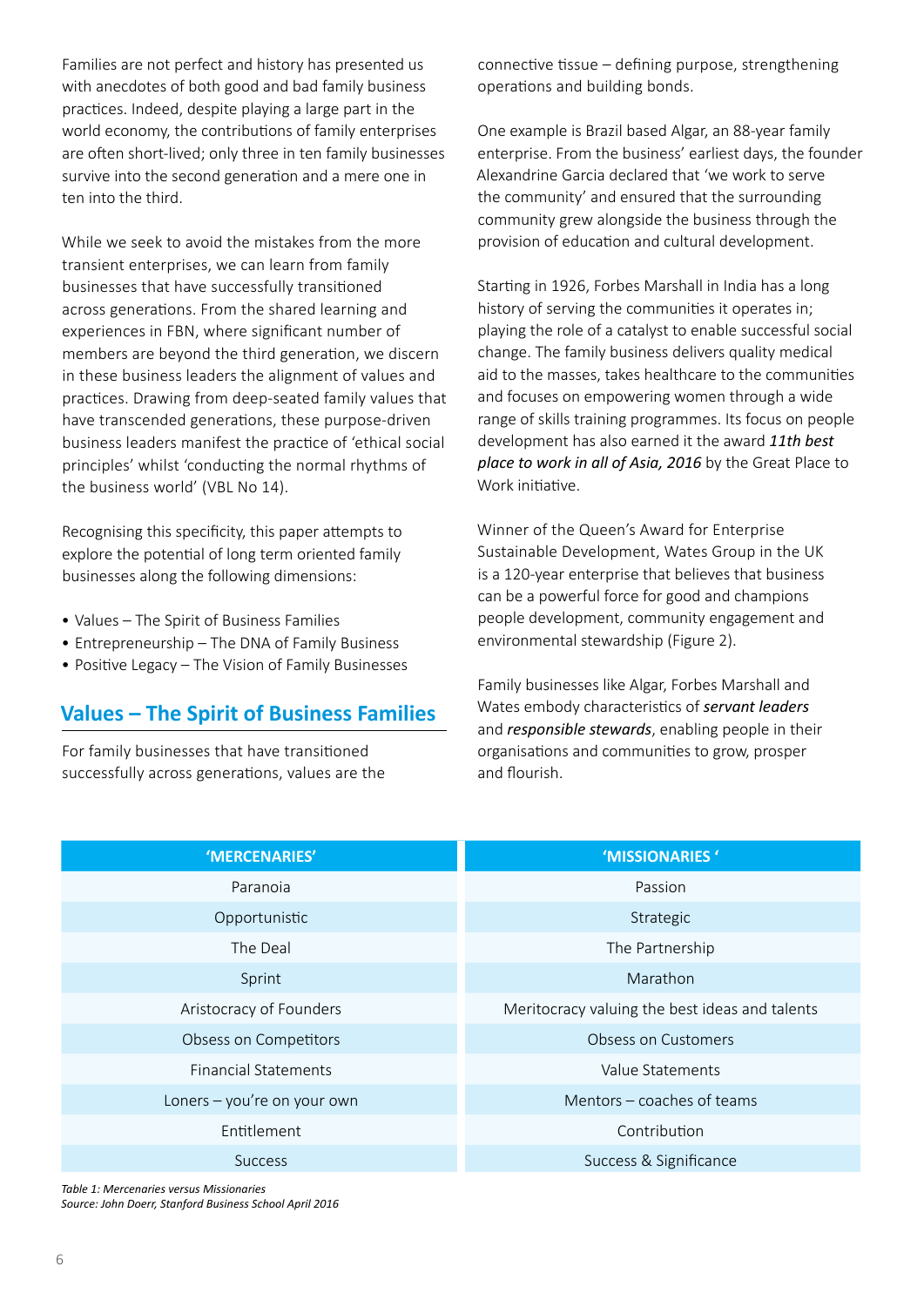

*Figure 2: Wates Vision and Values*

The *FBN Pledge for A Sustainable Future* embodies this credo as it affirms a promise to promote a business model that will enable flourishing for people, the community, the environment and future generations (Appendix 1). Far-sighted business families know that the global sustainable development agenda is strongly aligned with the values of responsible family businesses. Through quality job creation, fair contracts and ethical investments, these family businesses have earned the social license to operate and have had a profound and positive influence on society across generations.

To illustrate, when the nearby village of Auchenblae in Scotland was devastated by flooding, family business Macphie of Glenbervie stepped forward. Instead of just rebuilding what had been destroyed, Macphie chose to invest in building the necessary defences ensuring the devastated community would never be subjected to floods again. In the parlance of venture capitalists or business schools, family businesses with a long-term orientation exhibit entrepreneurship characteristics of 'missionaries' rather than 'mercenaries' (HBR 2016).

#### **Missionaries versus Mercenaries**

While mercenaries are deemed as opportunistic deal-makers eager to sprint for short-term payoffs, missionaries are strategic – focusing on partnerships as they understand that business is a marathon and not a sprint. Mercenaries have "a lust for making money," while missionaries have "a lust for making meaning." Mercenaries obsess about the competition and fret over "financial statements," while missionaries obsess about customers and fret over "values statements." Mercenaries strive for success; missionaries aspire to "success and significance" (Doerr 2016). See Table 1.

The values of 'missionaries' deeply resonate with family businesses who are purpose-driven and have a long-term focus. Yet, lessons gleaned from the past warn that family business owners need to be cognizant of the dangers of 'mercenary' attributes of *Entitlement and the Aristocracy of Founders*. To be *servant leaders*  and *responsible stewards*, family businesses need to exemplify and embrace attitudes of compassion and contribution – welcoming and valuing the best ideas wherever they originate.

## **Entrepreneurship – The DNA of Family Businesses**

Innovation and entrepreneurship are in the DNA of family businesses. In their quest to be servant leaders and responsible stewards, how can family businesses align their values to harness this drive, acumen and talent to serve, in a spirit of solidarity, the needs of the more vulnerable and marginalised.

#### **Aligning Ethics with Entrepreneurship**

Successful Family businesses understand that businesses thrive when societies flourish and view the UN Sustainable Development Goals (SDGs) as an empowering framework to create win-win situations that profit both business and society.

Therefore, growth must happen through the creation of wealth, not just for the company, but for society as a whole. Throughout our history, audacity has fuelled innovation and performance in all of Bel's business units. We believe in the strength of close relationships that are simple and demanding but fair. If we all do our part, Sharing Cities will foster trust and respect that provides motivation, delivers sustainable growth and enables success for all.

**Antoine Fiévet** Chairman & CEO, Bel Group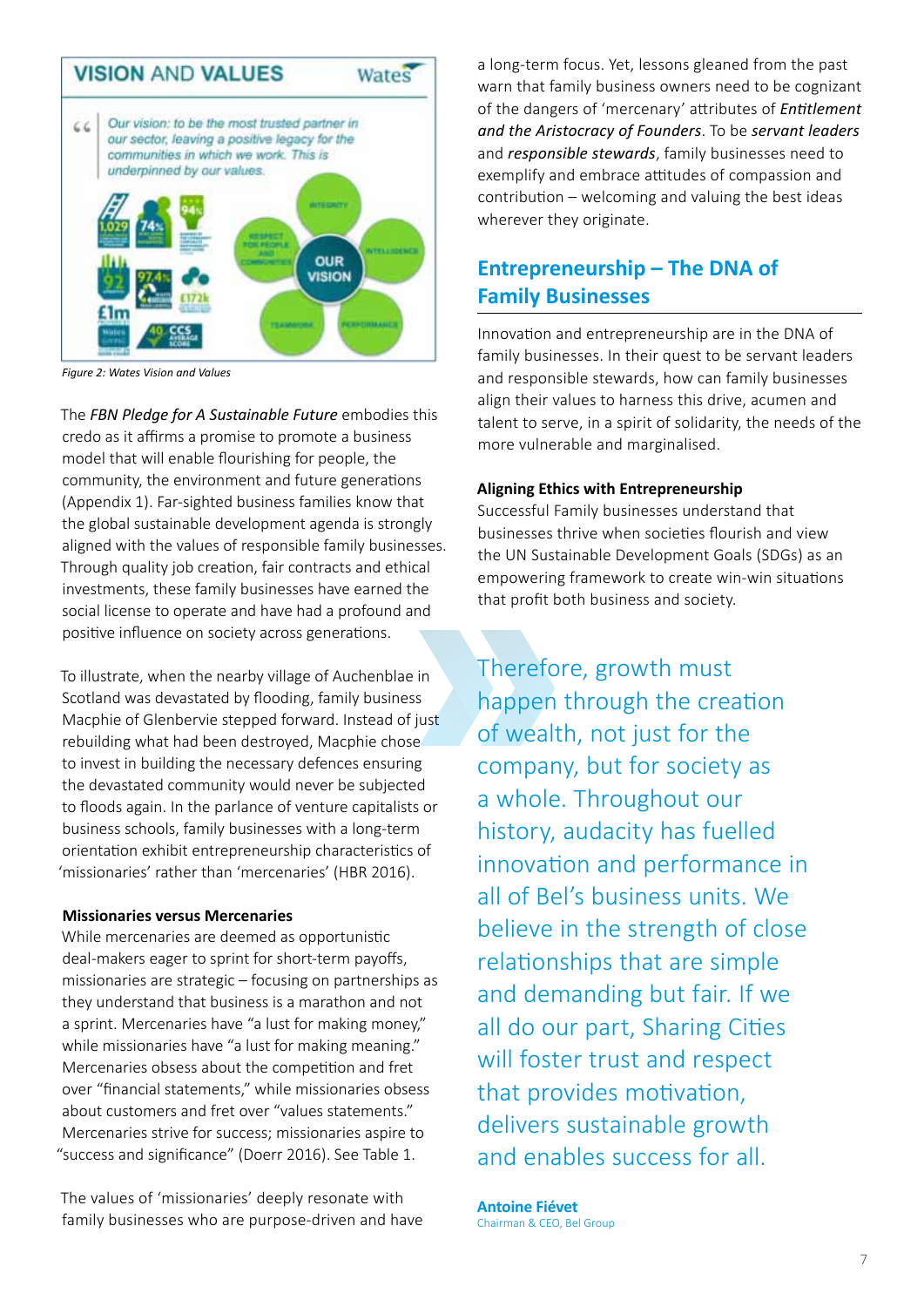With a goal of providing customers with food of nutritional quality, French family Business Bel Group, well known for its *The Laughing Cow* cheese wedges, produces and distributes over 18 billion servings of cheese annually. UN SDG Two 'Zero Hunger', aims to put an end to hunger and malnutrition in all its forms by 2030 and BEL is actively contributing to this aspiration. Recognising the significant role that street vendors and street food play in the informal sector of emerging economies, Bel assessed this commercial opportunity. Using Vietnam as a test-bed, Bel explored the possibility of engaging a subset of the 25,000 fruit and vegetable sellers in Ho Chi Minh City as their distribution channel.

This entrepreneurial focus on inclusive business models, termed 'Sharing Cities' has resulted in the 151-year family business engaging, training and empowering over 4,800 vulnerable street vendors in Vietnam, Ivory Coast and Congo. Feasibility studies are being undertaken in other developing markets and BEL has set an ambitious target of reaching and recruiting 80,000 street vendors on its platform by 2025.

Another example is 70-year family enterprise Abdul Latif Jameel (ALJ), one of the largest vehicle distributors in the Gulf States. With a goal of promoting economic independence, ALJ took some of their vehicles and selected young men without jobs to train them as taxi drivers. As income from driving came in, those who received automobiles paid them off without interest. Over time, these men ended up becoming taxi owners as well as taxi drivers. The scheme has expanded to other populations and projects e.g. women working from home and small business start-ups. To date, over 720,000 job opportunities have been created globally including 490,000 in Saudi Arabia.

Entrepreneurship underpinned by strong ethical values of inclusion, justice and respect have provided a roadmap for family businesses as they innovate, harness new technologies and develop enterprising models and delivery mechanisms. Swiss family business Chopard is a pioneer in using Fairmined gold, ensuing that artisanal miners in at-risk communities in Bolivia and Colombia have access to welfare, education and training whilst protecting the delicate ecosystems they depend on.

Ayala Corporation, the oldest family business in the Philippines launched Manila Water bringing clean water and sanitation to more than six million people, many coming from marginalised and at-risk communities which had no previous access to reliable water sources. Likewise, UK based family business COOK through unique partnerships with local prison services and charities has started to focus on hiring people who would otherwise find it impossible to get a job.

Delivering on the FBN Pledge would require family businesses to continue to infuse this heart of entrepreneurship with an ethos of higher consciousness – creating participatory structures, fostering dignified work and producing goods and services that truly serve.

### **Legacy – The Vision for Family Businesses**

Family businesses think in generations not quarters. As family business professor Joachim Schwass (2011) advances,

'At the heart of it, family enterprises have a completely different set of motivations and strategic approaches. These companies are focused on the preservation of the assets and philosophy passed on to them. Even more importantly, the notion of stewardship, generally ingrained in family business owners, requires that they must not only protect but also sustainably grow family assets and provide leadership to the next generation when its turn comes'.

With this inherent focus on long term success and care for the next generation, family businesses are natural advocates for a more conscious capitalism as they seek to leave a positive legacy for generations to come.

#### **Responsible Stewardship**

According to Kachaner, et. al (2012), family businesses, both private and public, have an ownership structure that gives them a long-term orientation that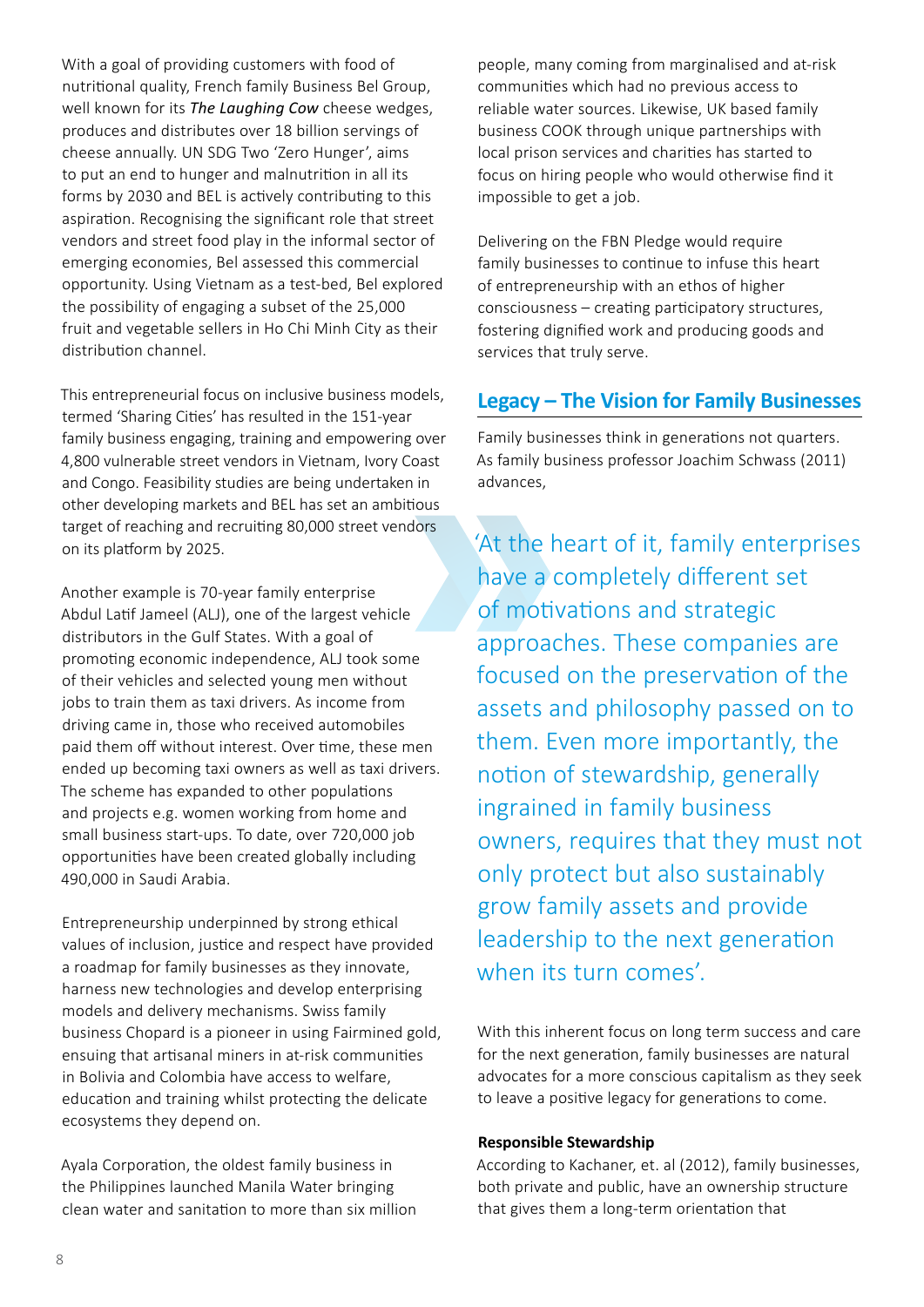traditional public firms lack. In a study of 149 family businesses the authors note that family firms lag their peers in good times but weather recessions better.

Schwass (2011) posits that stewardship is deeply engrained in family business as they 'emphasise incremental over explosive growth, evolutionary over revolutionary change and have an eye to both the future and the past'. Observing that family businesses are marked by agility and trust, Sustainability leaders Elkington and Zeitz (2014) expect other CEOs and business leaders to show a growing interest in how family businesses operate.

These studies lend credence to Adam Smith's argument in *The Wealth of Nations* that hired managers will not have the same 'anxious vigilance' in running companies as owners (Economist 2014).

**Family and Business – A Synergy for Long-term Success** 

Lansberg and Gersick (2012) observed that family businesses possess inherent polarities that potentially pose fundamental contradictions. For example; juxtaposing characteristics of 'forgiveness' in the family with 'accountability' in business – the first necessary to keep the family intact and the second indispensable in ensuring efficiency.

Yet practice has shown, that if well managed, these polarities are at the heart of successful family enterprises as effective leaders understand the inevitability of contradictions and embrace them as strategic advantages. As Dr Mary Ann Tsao, 4th generation business leader of Asian conglomerate Tsao Holdings voiced, 'They marry the competency of a corporation with the soul of a family'.

Successful family businesses align their values with practice as they embrace the paradoxical nature of the two ecosystems and harmonise the inherent polarities for long term good. As Table 2 illustrates, managing these apparent contradictions empowers family businesses with purposeful traits and positions them as leading agents of economic and social inclusion.

Like Abdul Lateef Jameel, Bel and Chopard, Singapore headquartered Tolaram Group has initiated projects for vulnerable communities far beyond its shores. The third-generation family business established the IshK Limb Centre in Nigeria which provides free prosthetic limbs to those in need; partners with the Mother Theresa's Missionaries of Charities in Estonia to support the homeless with shelter and meals; and engages in education, welfare, health and social programmes for children whose parents are afflicted with leprosy in Delhi, India.

| <b>BUSINESS</b>  | <b>FAMILY</b> | <b>FAMILY BUSINESS</b>        |  |
|------------------|---------------|-------------------------------|--|
| Money            | Love          | Profit with Purpose           |  |
| Entrepreneurship | Emotions      | Entrepreneurship with Empathy |  |
| Capitalism       | Mutuality     | Conscious Capitalism          |  |
| <b>Best Fit</b>  | Inclusion     | Responsible Stewardship       |  |
| Accountability   | Forgiveness   | Learning by Failing           |  |
| Best to the Top  | Human Dignity | Fairness & Respect            |  |
| Expediency       | Patience      | Long-term Orientation         |  |
| Occupation       | Vocation      | Servant Leadership            |  |

*Table 2: Synergising the Family and Business for Long-term Success* 



Our founders planted the seeds of our current culture in the group, embracing the following guiding values: Innovation, Dedication, Courage, Selflessness, Humility **Our Guiding Values, The Tolaram Group** 

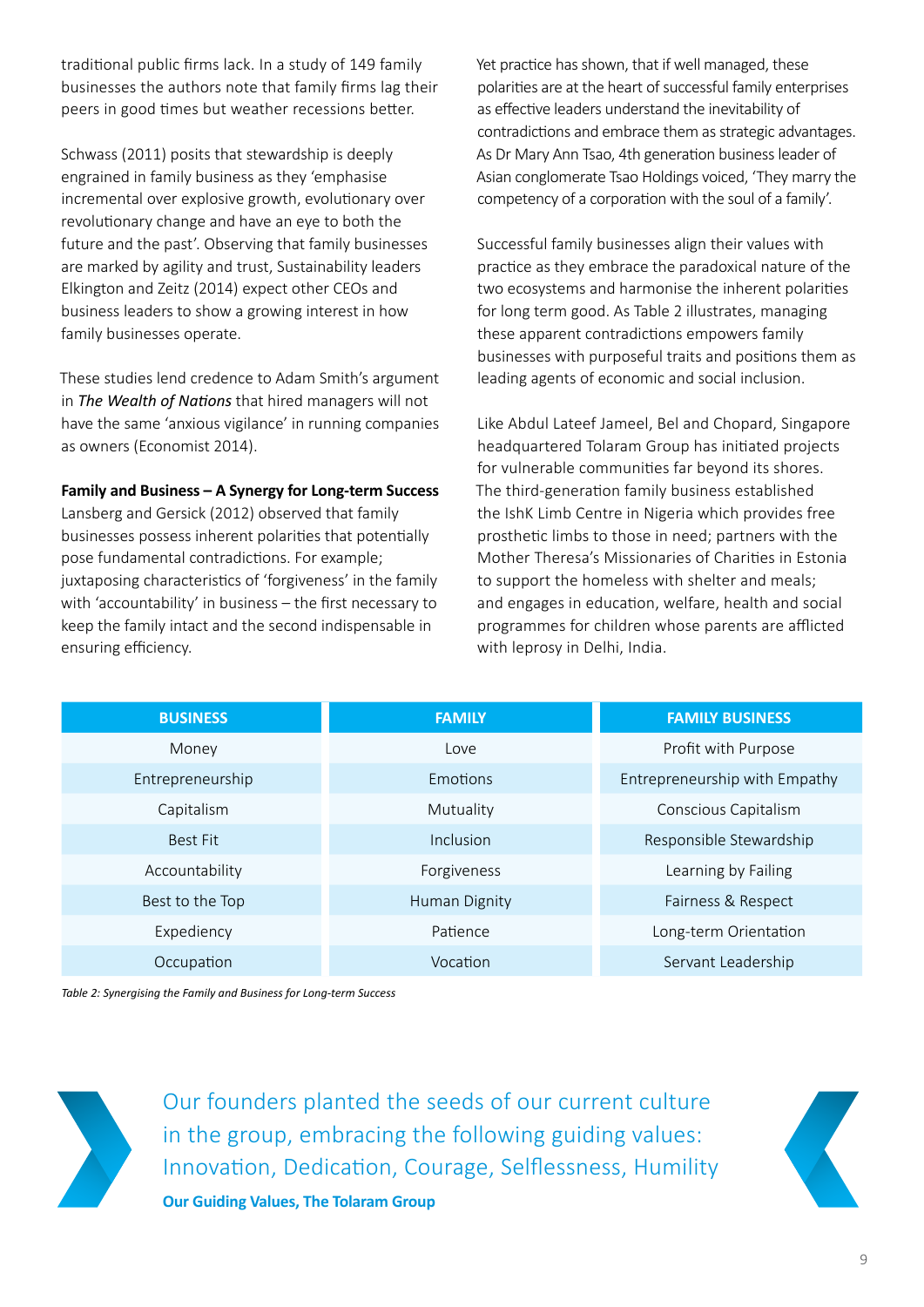#### **Focus on the Next Generation**

This sense of purpose that successful family businesses have long championed strongly resonates with today's millennial generation. Studies indicate that working with purpose-driven organisations is key for next generation leaders and top-notch college graduates. They have a high desire for meaningful work that aligns personal and corporate values. An MIT report (2016) affirms that meaningful work is self-transcendent - i.e. it has impact and relevance beyond one's self and it enables and empowers other individuals, groups or the wider environment.

Simon Torres, next generation leader in Colombia changed the business model and successfully pioneered green buildings within the framework of sustainable development, revitalising his family business, Grupo Contempo which was ailing due to his father's poor health.

Lina Wang and her husband Winson Yeung, witnessing the pollution caused by their family crystal business to the rivers in their hometown Pujiang in China, transformed their enterprise, Singbee Group to focus on LED and renewable energy. The young couple have successfully expanded the business and now have assembling plants in Europe and the U.S.A.

Both Grupo Contempo and Singbee are also one of the first companies in Colombia and China respectively who have achieved B Corp status – a certification that meets rigorous standards of social and environmental performance, accountability and transparency. As they make visible this growing community of purpose-driven organisations, they inspire others to follow. These next generation leaders embody the spirit of family values, the DNA of entrepreneurship and the drive to leave a positive legacy for future generations.

#### **A Collective Voice**

The Dicastery Promoting Integral Human Development has a special concern for the poor, the vulnerable and all left behind by a short-term capitalist system that focuses only on financial profits, perpetuates income inequality and marginalises the powerless.

FBN understands the need for a capitalism that embraces a higher ethos and enables flourishing for all people, communities, the environment and future generations.

Prosperity for all transcends material concerns for a few. Family businesses with our intrinsic intergenerational nature and passion for the next generation, can be an unprecedented force for flourishing and the common good.

# **Bibliography**

- Bundeskanzlerin, 2014. *Federal Government Investing in Germany.*
- Confino, J., 2012. *Rio+20: WBCSD President Says the Future of the Planet Rests on Business.* The Guardian.
- Deloitte, 2014. *The Deloitte Millennial Survey – Big Demands and High Expectations.*
- Doerr, K. 2016. *Presentation at Stanford Business School.* April 2016.
- Economist, 2014. *Family Companies: Relative Success.* The Economist.
- Elkington, J. & Zeitz, J., 2014. *The Breakthrough Challenge: 10 Ways to Connect Today's Profits With Tomorrow's Bottom Line.* J, Jossey-Bass.
- FBN, 2017. *The Family Business Network.*
- FFI, 2014. *Global Data Points.* Family Firm
- HBR, 2016. *The Best Entrepreneurs are Missionaries, not Mercenaries.*
- Kachaner, N., 2012. *What You Can Learn from Family Business.* Harvard Business School.
- Kennedy, B., 2013. *Do Family-owned Businesses Have a Sustainability Advantage?* Guardian Sustainable Business, The Guardian.
- Lansberg, I & Gersick, K., 2012. *Presentation at the FBNed Annual Meeting.*
- MIT 2016. *What Makes Work Meaningful or Meaningless.* MIT Sloan Management.
- McKinsey, 2014. *The Family Business Factor in Emerging Markets.* McKinsey Quarterly, (December), pp.1–6.
- Miller, D., 2007. *Are Family Firms Really Superior Performers?* Journal of Corporate Finance, 13, pp.829–858.
- FBN 2016. *Polaris Building a Flourishing Family Business, Volume 2.*
- FBN 2015. *Polaris Resource Kit, Volume 1.*
- Schwass, J., 2011. *Wise Wealth: Creating It, Managing It, Preserving It*. Palgrave Macmillan.
- United Nations, 2015. *Transforming our World: The 2030 Agenda for Sustainable Development.* Sustainable Development Knowledge Platform.
- Vatican, 2014. *Vocation of the Business Leader – A Reflection.* Pontifical Council for Justice and Peace.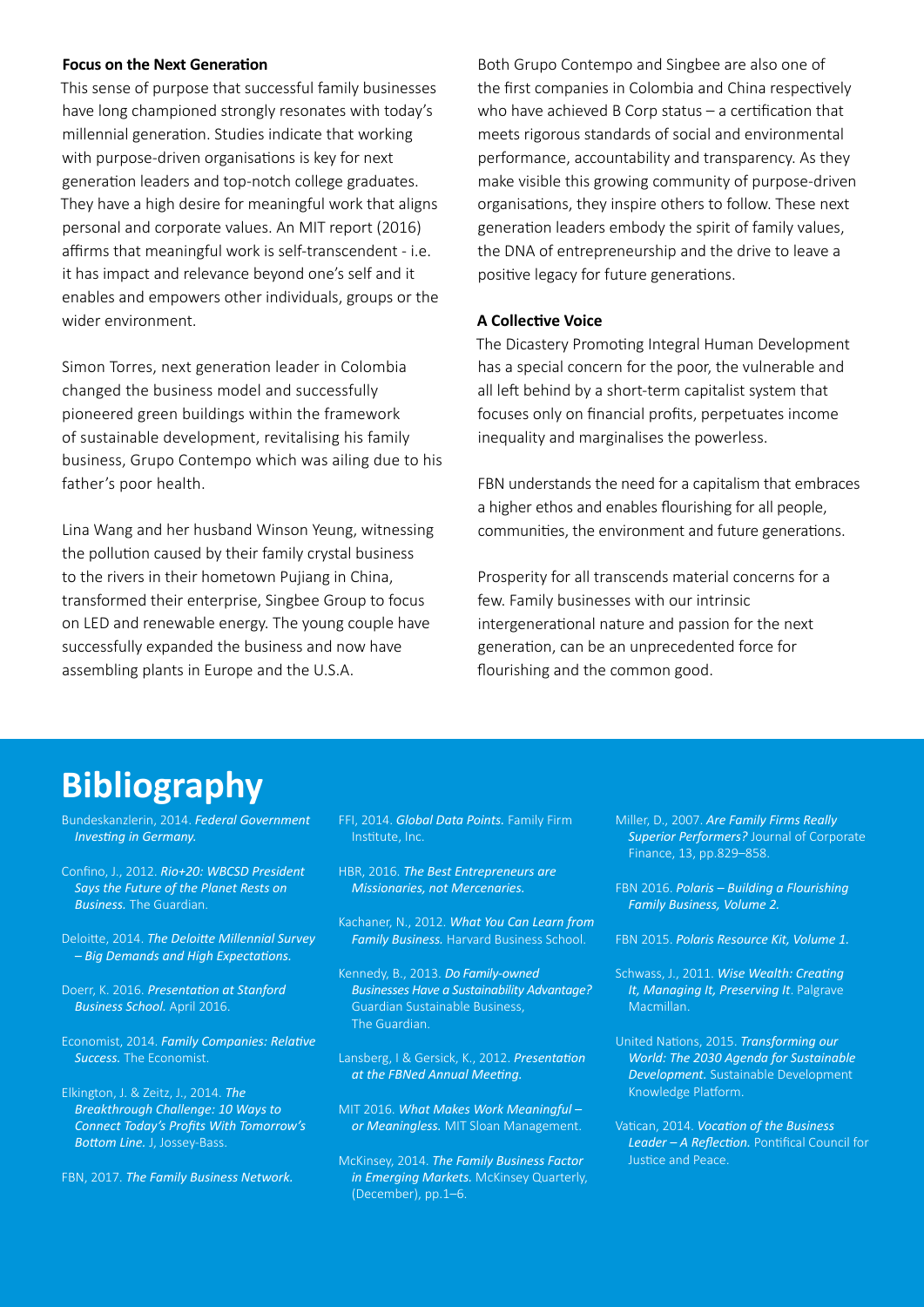# A Sustainable Future

Without a sustainable approach our future is at risk. Not just the future of our businesses but, we also risk the lives and livelihoods of generations yet to come. This is why we, The International Board of the Family Business Network, are reaffirming our promise to promote a business model that will sustain not only our own generation, but all those that follow us.

The benefits of a sustainable approach are apparent to us all: the responsible use of capital is a powerful force for good and with corporate stewardship comes corporate advantage. Businesses that achieve great things deliver greater financial results, but these issues we face are more pressing than immediate financial return.

To provide future generations with more than we have received ourselves is a deep-seated human ambition. It is found in all walks of life, but it is in family owned businesses that inter-generational thinking is intrinsic. We believe that our inherent understanding and appreciation of legacy brings an obligation to support and promote a sustainable future in all that we do. As custodians of tomorrow, we believe that it is our duty to act now by making these pledges:

#### For our People:

We pledge to do all that we can to create and nurture workplaces and working cultures where our people flourish.

For our Communities: We pledge to be responsible global citizens making positive contributions to the communities that we work and live in.

For the Environment: We pledge to search for ways to have a positive ecological impact and contribute to a flourishing environment.

### For Future Generations: We pledge to share our values and

long-term aspirations with future generations.

We know that these are bold promises and we do not make them lightly. But in order to protect all that we have done and create a sustainable future, where our work lives on, they are vital. We call on all family owned businesses, worldwide, to take responsibility for the future of our children and our children's children.

Please join us in our pledge.

 $16d\text{-}5$ ivan W. Harb  $\Rightarrow$  Robert  $P, P, A$  Karl-Erivan W. Haub Farhad Forbes Peter Therman Priscilla de Moustier Full Sam an 2 Serife Inci Eren Elena Zambon Eliane Garcia Melgaço Fred R. Sasser Sajen Aswani andra Weter Joachin Uriach Maya Faerch Arjun Chowgule Andrew Wates Alexis du Roy de Blicquy

*International* THE FAMILY BUSINESS NETWO

© 2017 Family Business Network International